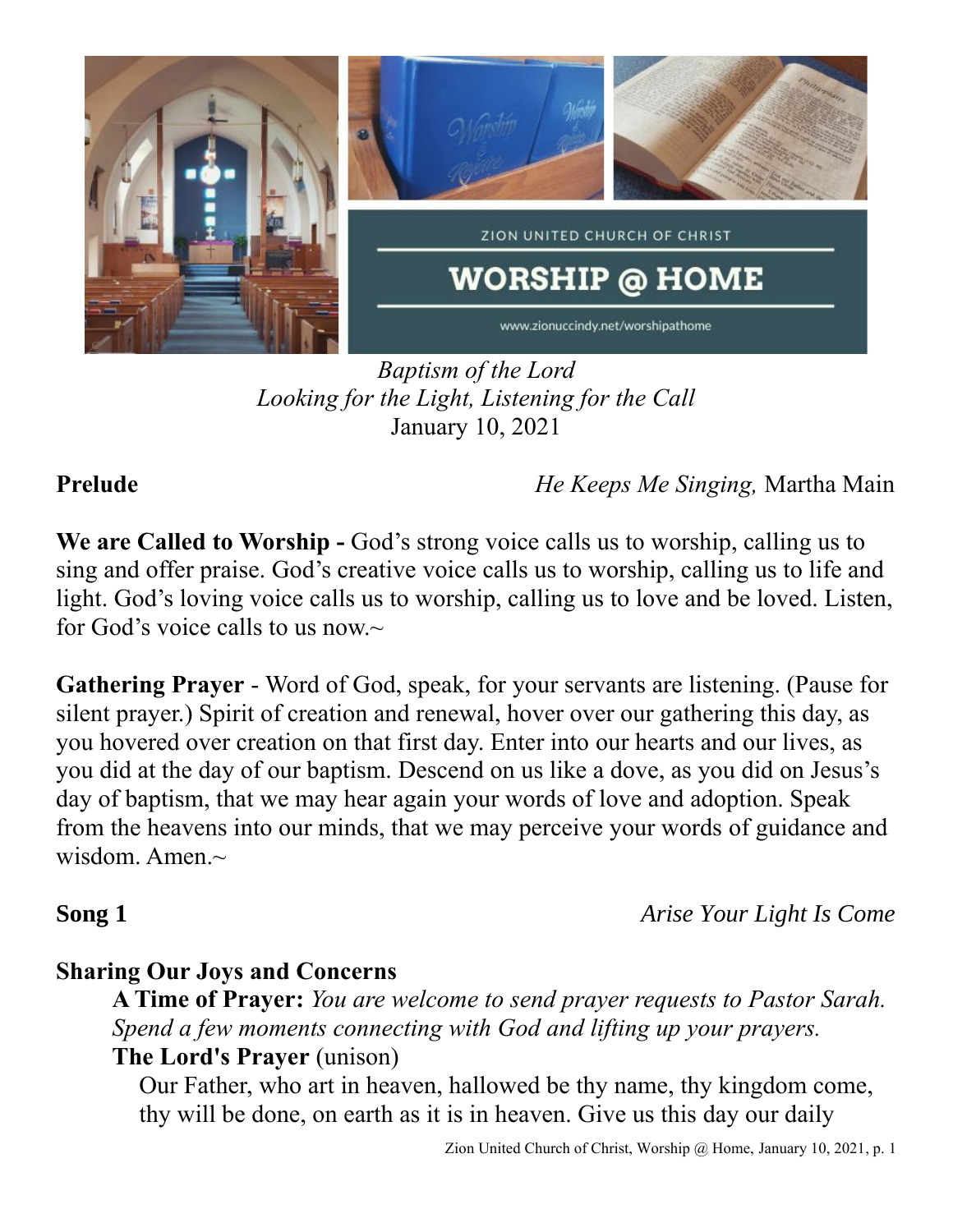bread. And forgive us our debts, as we forgive our debtors. And lead us not into temptation, but deliver us from evil. For thine is the kingdom, and the power, and the glory, forever. Amen.

### **We Hear God's Word** *Genesis 1:1-5 (NRSV)*

1In the beginning when God created the heavens and the earth, <sup>2</sup>the earth was a formless void and darkness covered the face of the deep, while a wind from God swept over the face of the waters. <sup>3</sup>Then God said, 'Let there be light'; and there was light. <sup>4</sup>And God saw that the light was good; and God separated the light from the darkness. <sup>5</sup>God called the light Day, and the darkness he called Night. And there was evening and there was morning, the first day.

*Mark 1:1-11 (NRSV)*

1The beginning of the good news of Jesus Christ, the Son of God.

2 As it is written in the prophet Isaiah,

'See, I am sending my messenger ahead of you,

who will prepare your way;

<sup>3</sup> the voice of one crying out in the wilderness:

"Prepare the way of the Lord,

make his paths straight",

4 John the baptizer appeared in the wilderness, proclaiming a baptism of repentance for the forgiveness of sins. <sup>5</sup>And people from the whole Judean countryside and all the people of Jerusalem were going out to him, and were baptized by him in the river Jordan, confessing their sins. <sup>6</sup>Now John was clothed with camel's hair, with a leather belt around his waist, and he ate locusts and wild honey. <sup>7</sup>He proclaimed, 'The one who is more powerful than I is coming after me; I am not worthy to stoop down and untie the thong of his sandals. <sup>8</sup>I have baptized you with water; but he will baptize you with the Holy Spirit.'

9 In those days Jesus came from Nazareth of Galilee and was baptized by John in the Jordan. <sup>10</sup>And just as he was coming up out of the water, he saw the heavens torn apart and the Spirit descending like a dove on him. <sup>11</sup>And a voice came from heaven, 'You are my Son, the Beloved; with you I am well pleased.'

**Meditation** *The Heavens Torn Apart*

**Song 2** *This Little Light of Mine*, Martha and Michael Main